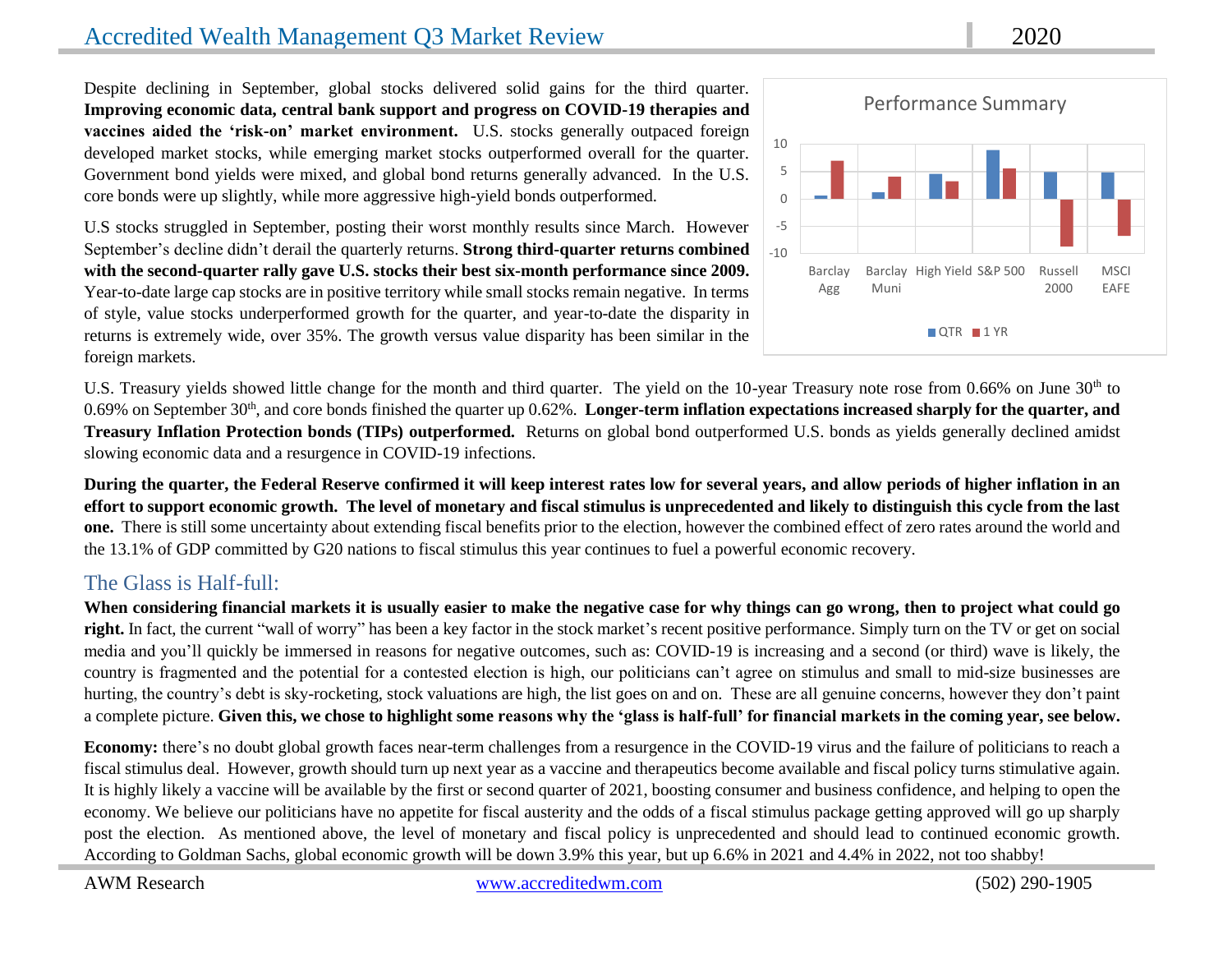# Accredited Wealth Management Q3 Market Review 2020

**Valuation:** it is true that valuations for the broad U.S. stock market are high, and have only been surpassed by the market highs in 1999 and 1929. **However, that doesn't tell the whole story because valuations are being heavily skewed by large concentrations in technology and communications stocks.** As an example, the top five stocks in the S&P 500, Facebook, Amazon, Apple, Microsoft and Alphabet (GOOG) represent almost 25% of the index. The concentration in the NASDAQ index is even worse, with the top five stocks comprising over 42% of the index. **While valuations for these stocks are very high, there are many other stocks and sectors trading at very attractive valuations.** For example, value stocks are extremely cheap relative to growth stocks. The accompanying chart from BCA research shows just how extreme the relative valuations have become. Other than value stocks, we also see good valuation in foreign developed, emerging and small-cap stocks.

## Investor Positioning:

As we look ahead, here are some thoughts on how investors should position their portfolios in the coming year.

**Election:** we believe the impact of elections are often overestimated, that being said here are a few thoughts. **As we write, the most likely outcome based on polls and prediction markets is a "Blue Wave", meaning that Joe Biden wins the presidency, Democrats pick-up a majority in the Senate and retain their majority in the House**. This likely leads to a sizeable increase in corporate income tax, substantially easier fiscal policy (up to \$2.2 trillion), modestly higher interest rates, reduced risk of renewed trade escalation, anti-trust regulation,

and a firmer global growth outlook over the next year. **All of which may contribute to a rotation from growth to value stocks.**

**Currencies:** The U.S. dollar is likely to decline relative to other currencies over the next year. Mainly due to a lower difference in interest rate differentials with the rest of the world, stronger global growth (the U.S. dollar is a counter-cyclical currency) and a widening trade deficit.

Global asset allocation: we think there may be some uncertainty as we approach the election, so having liquidity and cash on hand may be an opportunistic bet. **Longer term we expect stocks and alternative assets to handily outperform bonds.**

**Stocks: we expect strong economic growth, monetary and fiscal stimulus, a weaker U.S. dollar and a potential vaccine will cause investors to shift from the "Pandemic trade" to the "reopening trade."** Value stocks should outperform growth, cyclicals to outperform defensives and foreign stocks to outperform U.S. stocks.

**Bonds:** interest rates should begin to modestly increase, favoring lower duration assets (less interest rate risk). We expect credit (investment grade, high-yield and emerging market bonds) to outperform high-quality U.S. Treasury bonds. As a hedge against inflation TIPs make sense.

**Commodities and alternatives:** we expect commodities and alternative assets to outperform bonds and potentially stocks. Given the extremely low interest rates available on cash and bonds, exposure to this category makes a lot of sense.

## Closing Thoughts:

**No one knows for sure how events will play out over the next year, which is a key reason we base much of our long-term investment decisions on valuations and not short-term forecasts.** As you read through our asset class commentary on the next page, keep in mind, our recommendations are driven by current valuations and long-term expected returns. Which are much easier to evaluate than short-term economic forecasts, profit recoveries, virus trends, etc. Please let us know if you have any questions or would like to discuss.

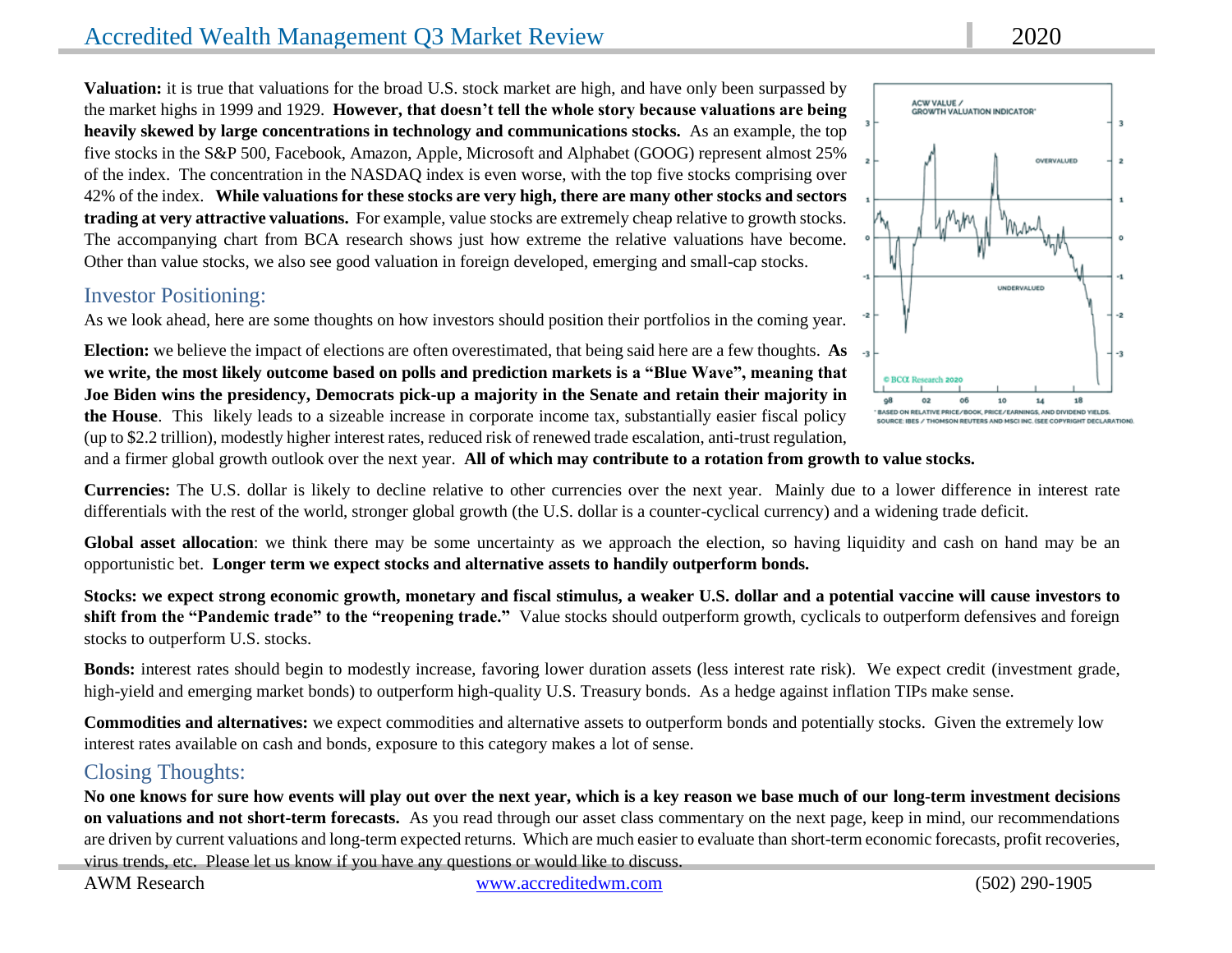| <b>Asset Class</b>      |                   | $\star \leftrightarrow$ Neutral weight<br><b>J</b> Underweight<br>↑ Overweight                                                                                                                                                                                                                                                                          |
|-------------------------|-------------------|---------------------------------------------------------------------------------------------------------------------------------------------------------------------------------------------------------------------------------------------------------------------------------------------------------------------------------------------------------|
| <b>Equities</b>         | View*             | <b>Comments</b>                                                                                                                                                                                                                                                                                                                                         |
| U.S. Large Cap          |                   | Valuation on the broad stock market is high. However, it's important to note the market is highly bifurcated, with many<br>growth stocks trading at extremely high valuations and many value stocks trading at modest to cheap valuations. With the<br>economy on the path to recovery, we would underweight growth and overweight value in portfolios. |
| U.S. Small/Mid Cap      |                   | We are neutral on small/mid-cap stocks. Smaller cap stocks have lagged their large-cap brethren and should catch-up in                                                                                                                                                                                                                                  |
|                         | $\leftrightarrow$ | performance based on a recovering global economy.                                                                                                                                                                                                                                                                                                       |
| International           |                   | Valuations are attractive relative to U.S. stocks. We like broad exposure to the foreign markets and would overweight                                                                                                                                                                                                                                   |
| Developed               |                   | dividend paying stocks in this low interest rate environment.                                                                                                                                                                                                                                                                                           |
| <b>Emerging Markets</b> |                   | Valuations are very attractive for the long-term. Emerging markets tend to be volatile and are always susceptible to further<br>selloffs, but in a global economic recovery with low rates, a declining US dollar, and ample liquidity they should outperform                                                                                           |

| <b>Fixed Income</b>        |                   |                                                                                                                                   |
|----------------------------|-------------------|-----------------------------------------------------------------------------------------------------------------------------------|
| <b>Investment Grade</b>    |                   | With the 10-year treasury yield near all-time lows, we are under-weight core bonds. We recommend keeping some exposure            |
|                            |                   | for disciplined risk management and diversification purposes.                                                                     |
|                            |                   | We went overweight high-yield in late March, but have since reduced our rating to neutral as yields spreads have narrowed         |
| High-Yield Bonds           | $\leftrightarrow$ | the past couple of months. As long as the economy is improving and rates are low, HY will perform well but it is no longer a      |
|                            |                   | cheap asset class.                                                                                                                |
|                            |                   | We are neutral to positive on municipal bonds relative to Treasury bonds and they remain attractive for high tax-bracket          |
| <b>Municipal Bonds</b>     | $\leftrightarrow$ | investors.                                                                                                                        |
| <b>TIPS</b>                | $\leftrightarrow$ | Inflation break-evens are low and TIPs are a hedge for higher inflation. We are comfortable holding a position in tax-            |
|                            |                   | deferred accounts as a long-term hedge against inflation, and would favor them over traditional treasury bonds.                   |
| <b>Floating-Rate Loans</b> | $\leftrightarrow$ | Similar to HY bonds, we were overweight FRLs in late March, but have reduced our rating back to neutral as valuations have        |
|                            |                   | risen. We have some concern that rates aren't likely to increase any time soon, limiting the appeal of the floating rate feature. |
| <b>Emerging Markets</b>    |                   | This asset class can be volatile but also provides opportunity. Interest rates in many EM markets are significantly higher than   |
|                            | $\leftrightarrow$ | in the U.S.; we get some exposure thru our core bond managers and don't anticipate buying any direct positions.                   |

| <b>Alternatives</b> |  |                                                                                                                            |  |  |  |
|---------------------|--|----------------------------------------------------------------------------------------------------------------------------|--|--|--|
| Absolute-           |  | We like this asset class and have raised our rating back to overweight given the strong rally in stocks and bonds. We like |  |  |  |
| Return/Alternatives |  | alternative funds as a way to hedge volatility and improve the risk vs reward in portfolios.                               |  |  |  |
| <b>REITs</b>        |  | REITs have rallied since the March lows and we are underweight in portfolios. We think many REITs may be structurally      |  |  |  |
|                     |  | impaired in the future as a result of shifts in work habits and technology growth caused by the virus.                     |  |  |  |
|                     |  | We view commodities as an effective way for long-term investors to diversify their portfolios and hedge against higher     |  |  |  |
| Commodities/Gold    |  | inflation. Commodities have been in a long-term bear market and when this cycle bottoms, we see significant upside. Gold   |  |  |  |
|                     |  | and silver have performed well as a hedge and small positions are reasonable in portfolios.                                |  |  |  |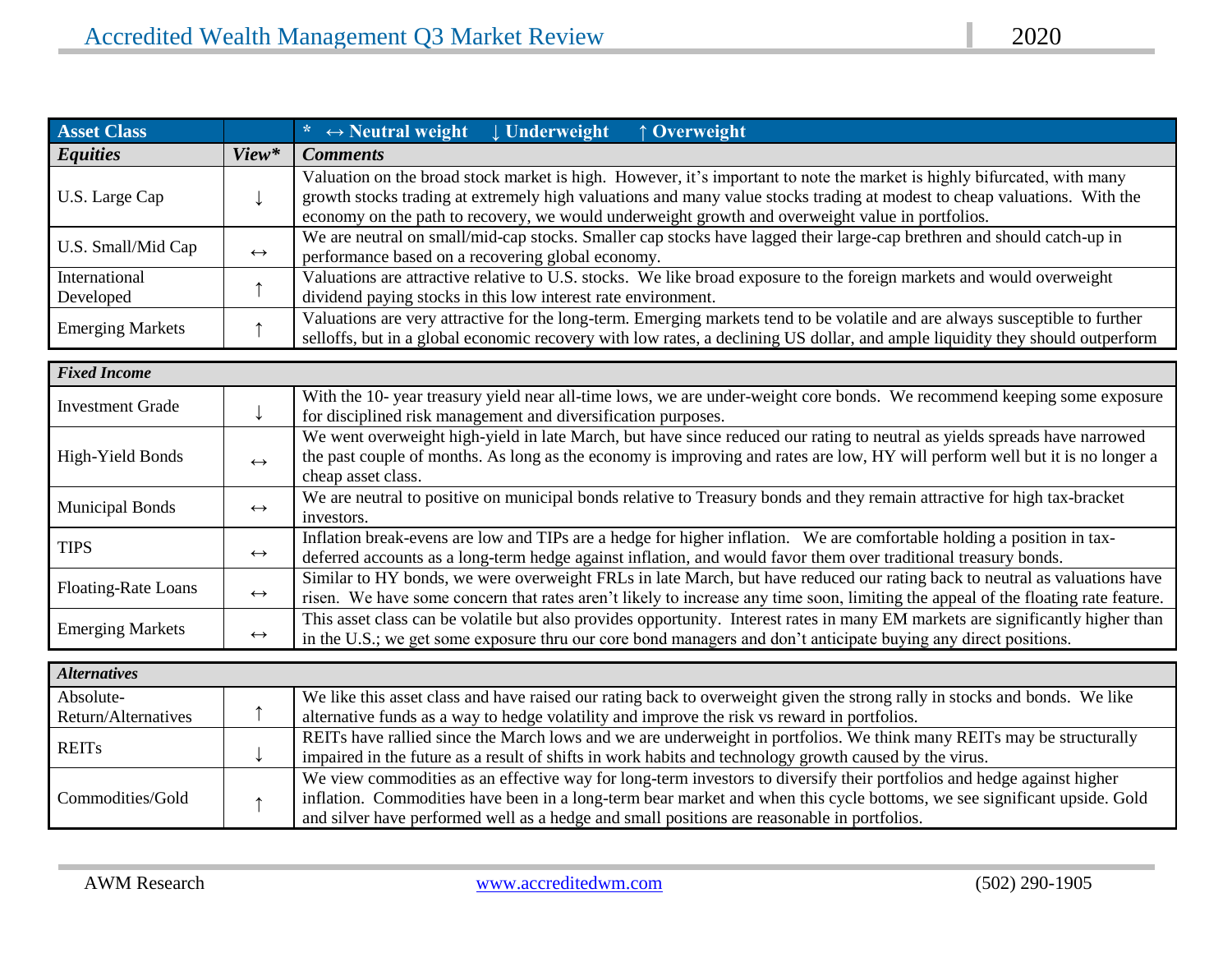#### **U.S. Stocks**

**Market Performance, Third Quarter 2020**

| <b>Index</b>          | Q3 2020 | 1 YR        |
|-----------------------|---------|-------------|
| S&P 500               | 8.93%   | 5.57%       |
| Russell 1000          | 9.47%   | 6.40%       |
| Russell 1000 Value    | 5.59%   | $(11.58\%)$ |
| Russell 1000 Growth   | 13.22%  | 24.33%      |
| <b>Russell Midcap</b> | 7.46%   | $(2.35\%)$  |
| Russell 2000          | 4.93%   |             |

Source: Morningstar

#### **International Stocks**

**Market Performance, Third Quarter 2020**

| <b>Index</b>     | Q3 2020 | 1 YR       |
|------------------|---------|------------|
| <b>MSCI EAFE</b> | 4.88%   | $(6.73\%)$ |
| <b>MCSI EME</b>  | 9.70%   | $(0.91\%)$ |
| <b>MSCI BRIC</b> | 10.51%  | 2.24%      |

Source: Morningstar

- Stocks sold off in September, but still managed to have strong returns for the quarter.
- Growth stocks outperformed value for the quarter and have a huge performance edge YTD, over 35%. With the economy improving and the upcoming election we expect value stocks to outperform in the coming year and longer-term.
- Small-cap stocks were positive for the quarter but have lagged YTD. However with the economy growing we expect their relative performance to improve in the coming year.

- Foreign developed markets had solid returns in the quarter, while emerging market stocks outperformed in an improving global macro environment.
- Twin deficits (trade and fiscal) in the US are ballooning, interest rate differentials are lower and the global economy is improving which should lead to a lower US \$ (the dollar is counter-cyclical). If the Dollar sells-off we think it will be a catalyst for better foreign stock performance. Emerging markets, particularly value stocks, may offer the best absolute return potential over the next 5 years.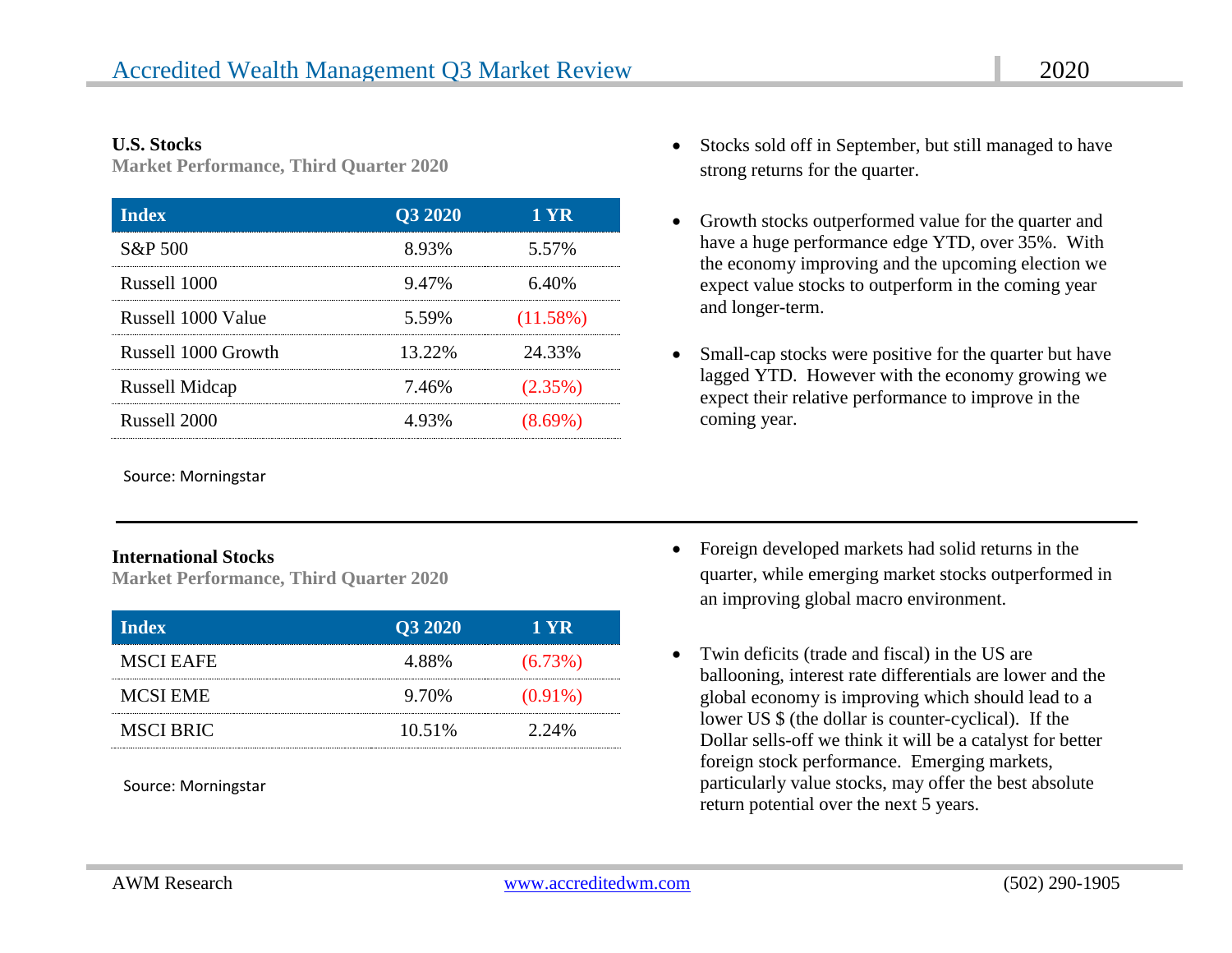#### **Fixed Income**

**Market Performance, Third Quarter 2020**

| <b>Index</b>                                       | Q3 2020 | 1 YR       |
|----------------------------------------------------|---------|------------|
| Vanguard Total Bond Index                          | 0.59%   | 6.93%      |
| Barclays Muni Bond                                 | 1.23%   | 4.09%      |
| Barclays US Corp High-Yield                        | 4.60%   | 3.25%      |
| <b>JPM GBI-EM Global</b><br>Diversified            | 0.61%   | $(1.45\%)$ |
| iShares TIPS Bond                                  | 2.97%   | 10.01%     |
| BofA Merrill Lynch 3 month<br><b>Treasury Note</b> | 0.04%   | 1.14%      |

Source: Morningstar

#### **Alternative Assets**

**Market Performance, Third Quarter 2020**

| <b>Strategies</b>                       | Q3 2020 | 1 YR        |
|-----------------------------------------|---------|-------------|
| PIMCO All Asset                         | 2.53%   | 0.84%       |
| <b>AQR</b> Diversified Arbitrage        | 7.76%   | 12.99%      |
| JPMorgan Hedged Equity                  | 4.76%   | 13.30%      |
| Vanguard REIT                           | 1.31%   | $(12.26\%)$ |
| <b>BNY Mellon Global Real</b><br>Refurn | 4.44%   | 4.99%       |

- Core bonds were basically flat for the quarter. With interest rates at current levels performance we expect lower future returns and are underweight core bonds.
- High-yield bonds have rallied sharply and we are neutral. In more aggressive accounts we think they have the potential to outperform as long as we avoid an economic downturn.

- Most alternatives performed well in the quarter and significantly outperformed bonds. We are selectively bullish on alternatives and believe they can add substantial value to portfolios in the current environment.
- We like alternative assets as a strategic way to reduce risk and increase absolute returns in portfolios. We plan to maintain a position in alternative assets unless we see a significant pullback in traditional assets. We expect alternatives to significantly outperform bonds over the full market cycle.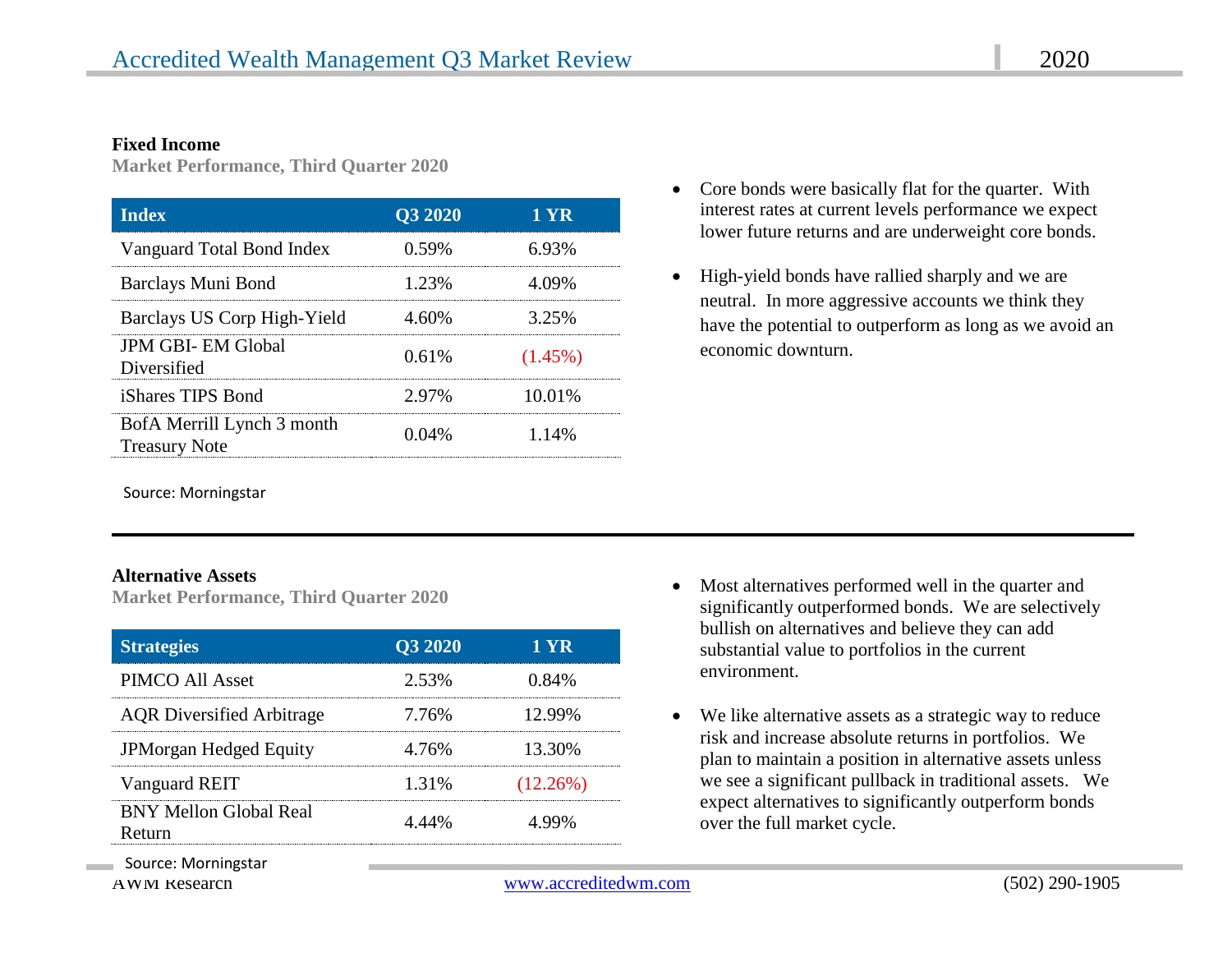# **Appendix:**

| <b>U.S. Equity</b>          |       | <b>Description</b>                                                                                                                                                                                                                                                          |  |
|-----------------------------|-------|-----------------------------------------------------------------------------------------------------------------------------------------------------------------------------------------------------------------------------------------------------------------------------|--|
| S&P 500                     | Index | The index includes 500 leading US companies and captures approximately 80%<br>coverage of available market capitalization.                                                                                                                                                  |  |
| Russell 1000                | Index | The Russell 1000 Index measures the performance of the large-cap segment of the U.S.<br>equity universe and includes approximately 1000 of the largest securities. The Russell 1000<br>represents approximately 92% of the U.S. market.                                     |  |
| Russell 1000 Value          | Index | The Russell 1000 Value Index measures the performance of the large-cap value segment of<br>the U.S. equity universe. It includes those Russell 1000 companies with lower price-to-book<br>ratios and lower expected growth values.                                          |  |
| Russell 1000 Growth         | Index | The Russell 1000 Growth Index measures the performance of the large-cap growth segment<br>of the U.S. equity universe. It includes those Russell 1000 companies with higher price-to-<br>book ratios and higher forecasted growth values.                                   |  |
| <b>Russell Midcap</b>       | Index | The Russell Midcap Index measures the performance of the mid-cap segment of the U.S.<br>equity universe. It includes approximately 800 of the smallest securities based on a<br>combination of their market cap and current index membership.                               |  |
| Russell 2000                | Index | The Russell 2000 Index measures the performance of the small-cap segment of the U.S.<br>equity universe. It includes approximately 2000 of the smallest securities based on a<br>combination of their market cap and current index membership.                              |  |
| <b>International Equity</b> |       | <b>Description</b>                                                                                                                                                                                                                                                          |  |
| <b>MSCI EAFE</b>            | Index | The EAFE (Europe, Australasia, Far East) index consists of 21 developed market<br>country indexes, excluding the US & Canada. It is a free float-adjusted market<br>capitalization index that is designed to measure the equity market performance of<br>developed markets. |  |
| <b>MCSI EME</b>             | Index | The index is a free float-adjusted market capitalization index that is designed to measure<br>equity market performance of emerging markets and includes 23 emerging market<br>countries in the index.                                                                      |  |
| <b>MSCI BRIC</b>            | Index | The index is a free float-adjusted market capitalization weighted index that is designed<br>to measure the equity market performance of the following four emerging market<br>country indexes: Brazil, Russia, India and China.                                             |  |
| <b>AWM</b> Research         |       | www.accreditedwm.com<br>$(502)$ 290-1905                                                                                                                                                                                                                                    |  |

**COLLECTION**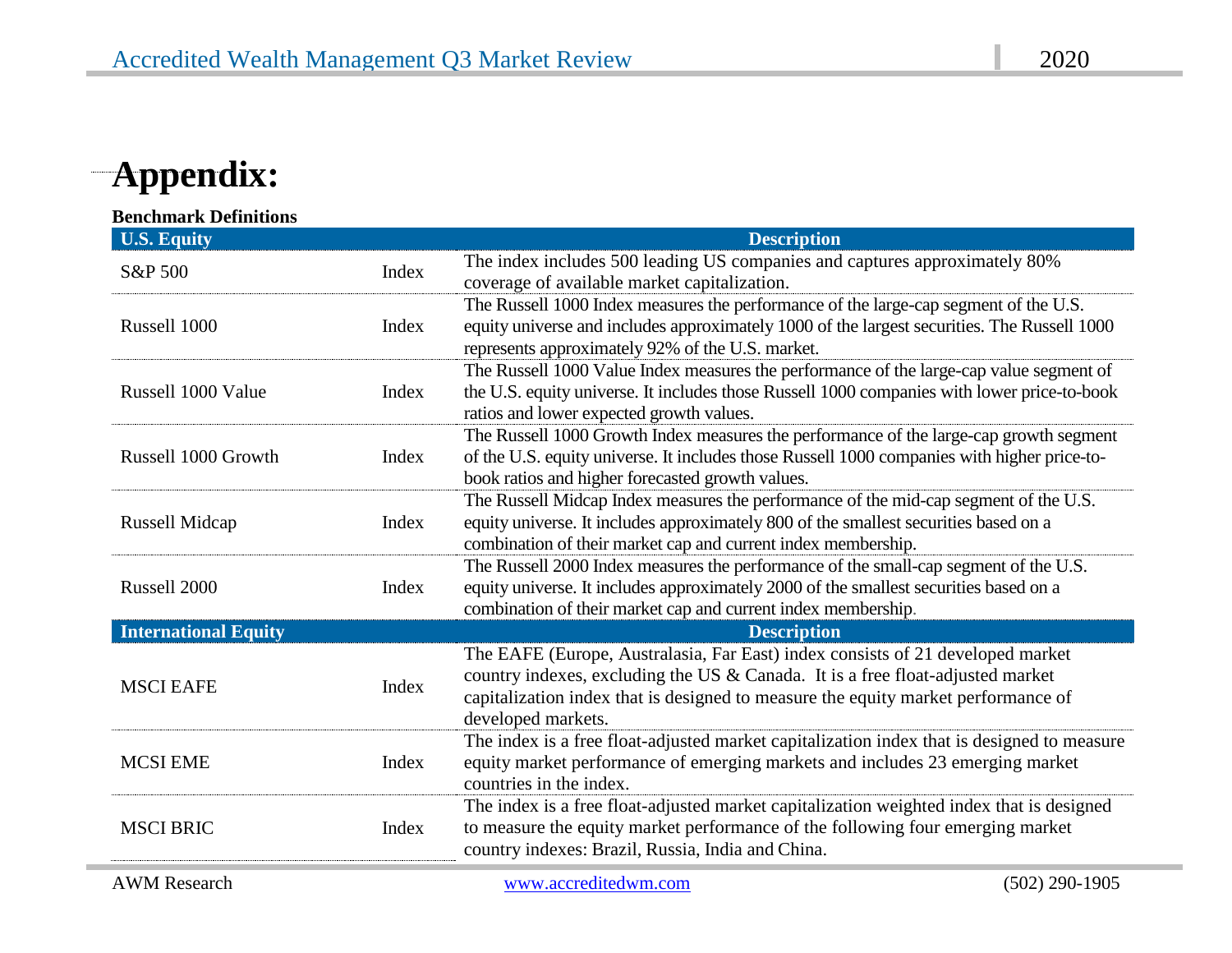| <b>Fixed Income</b>                                |                   | <b>Description</b>                                                                                                                                                                                                                                                                                                                 |
|----------------------------------------------------|-------------------|------------------------------------------------------------------------------------------------------------------------------------------------------------------------------------------------------------------------------------------------------------------------------------------------------------------------------------|
| Vanguard Total Bond Index                          | <b>Index Fund</b> | This index measures a wide spectrum of public, investment-grade, taxable, fixed income<br>securities in the United States—including government, corporate, and international<br>dollar-denominated bonds, as well as mortgage-backed and asset-backed securities, all<br>with maturities of more than 1 year.                      |
| <b>Barclays Aggregate Bond</b>                     | Index             | The U.S. Aggregate Index covers the USD-denominated, investment-grade, fixed-rate,<br>taxable bond market of SEC-registered securities. The index includes bonds from the<br>Treasury, Government-Related, Corporate, MBS (agency fixed-rate and hybrid ARM<br>pass-through bonds), ABS, and CMBS sectors.                         |
| Barclays Muni Bond                                 | Index             | The U.S. Municipal Indices cover the USD-denominated long term tax exempt bond<br>market. The index has four main sectors: state and local general obligation bonds,<br>revenue bonds, insured bonds, and pre-refunded bonds.                                                                                                      |
| Barclays US Corp High-<br>Yield                    | Index             | The index covers the USD-denominated, non-investment grade, fixed-rate, taxable<br>corporate bond market and excludes Emerging Markets debt.                                                                                                                                                                                       |
| <b>JPM GBI-EM Global Divers</b>                    | Index             | The index tracks returns for actively traded external debt instruments in emerging<br>markets. Included in the index are US-dollar denominated Brady bonds, Eurobonds,<br>and traded loans issued by sovereign entities.                                                                                                           |
| iShares TIPS Bond                                  | <b>ETF</b>        | The iShares TIPS Bond ETF seeks to track the investment results of an index composed<br>of inflation-protected U.S. Treasury bonds.                                                                                                                                                                                                |
| BofA Merrill Lynch 3 month<br><b>Treasury Note</b> | Index             | The 3-month US Treasury Note Index is comprised of a single issue purchased at the<br>beginning of the month and held for a full month. At the end of the month, that issue is<br>sold and rolled into a newly selected issue.                                                                                                     |
| <b>Alternative Assets</b>                          |                   | <b>Description</b>                                                                                                                                                                                                                                                                                                                 |
| PIMCO All Asset All<br>Authority                   | Mutual<br>Fund    | The investment seeks maximum real return, consistent with preservation of real capital<br>and prudent investment management. The primary benchmark for the fund is the S&P<br>500, with a secondary objective of Consumer Price Index +650 basis points.                                                                           |
| <b>AQR</b> Diversified Arbitrage                   | Mutual<br>Fund    | The investment seeks long-term absolute (positive) returns. It invests in a diversified<br>portfolio of instruments, including equities, convertible securities, debt securities, loans,<br>warrants, options, other types of derivative instruments.                                                                              |
| JPMorgan Hedged Equity                             | Mutual<br>Fund    | The investment seeks to capture the majority of the returns associated with equity<br>market investments, while exposing investors to less risk than other equity investments.<br>The fund invests in a broadly diversified portfolio of common stocks, while also selling<br>index call options and purchasing index put options. |

 $^{......}$